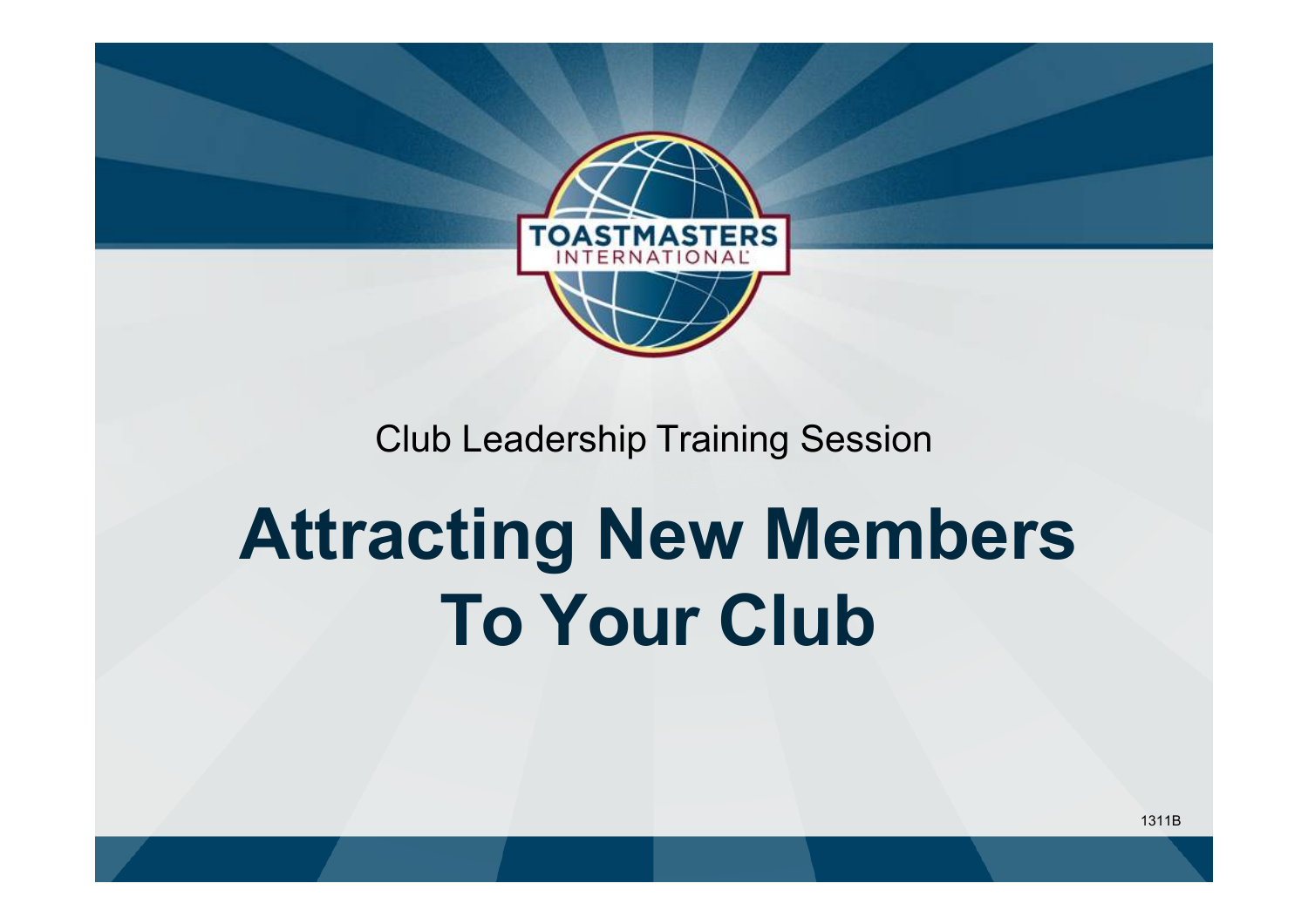### **Session Objectives**

Help prospective members discover what membership in a club can do for them and turn them into enthusiastic new members.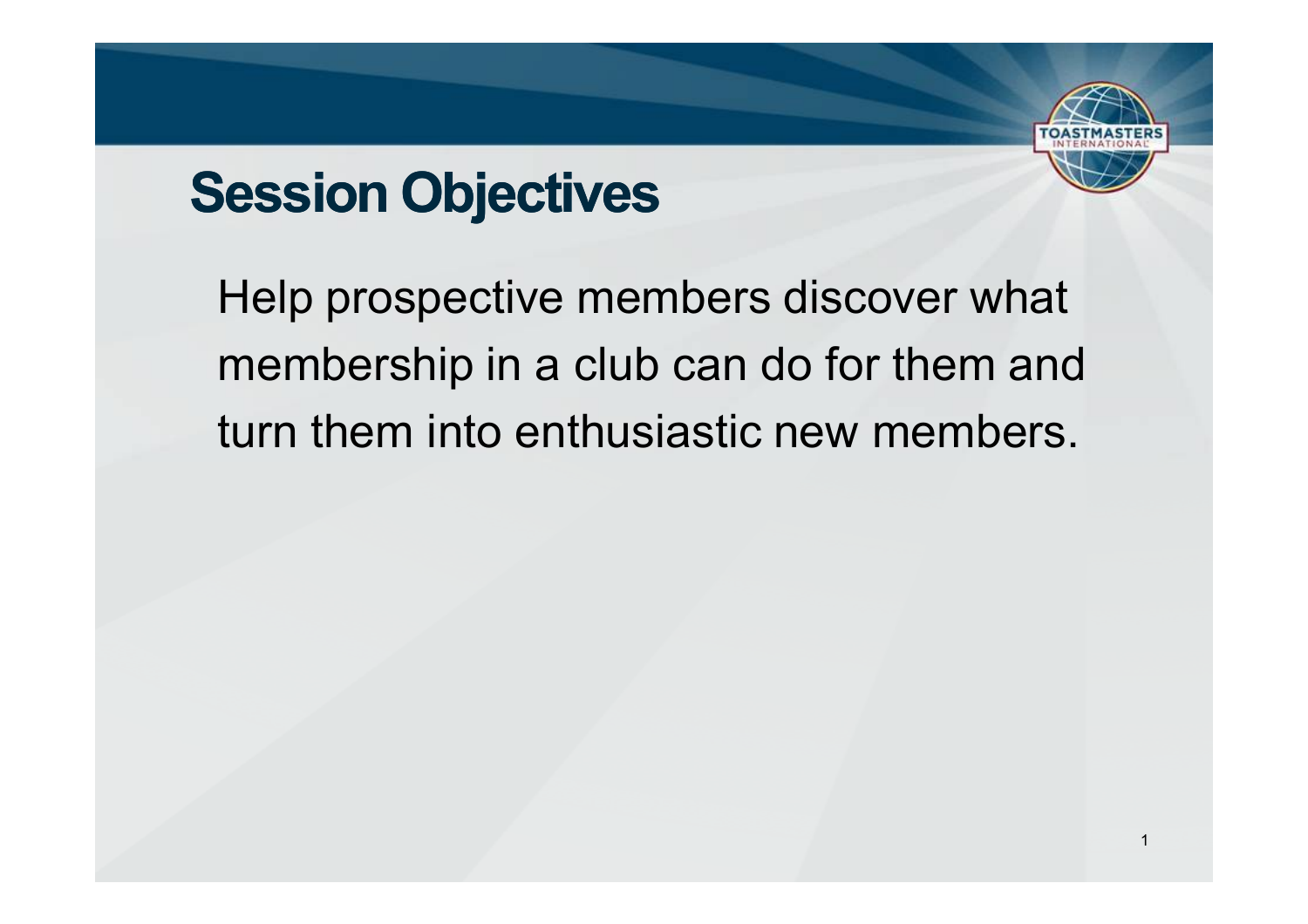

# **Why Build Membership?**

- ▶ Clubs should be at 20+ members "charter" strength" – to operate optimally.
	- **Allows more people to be available to fill meeting** and club officer roles
	- No one member is overburdened with responsibilities
	- **Meetings are more fun, because more people** are involved
	- **It's easier for a club to help members meet their** educational needs
- ▶ Natural attrition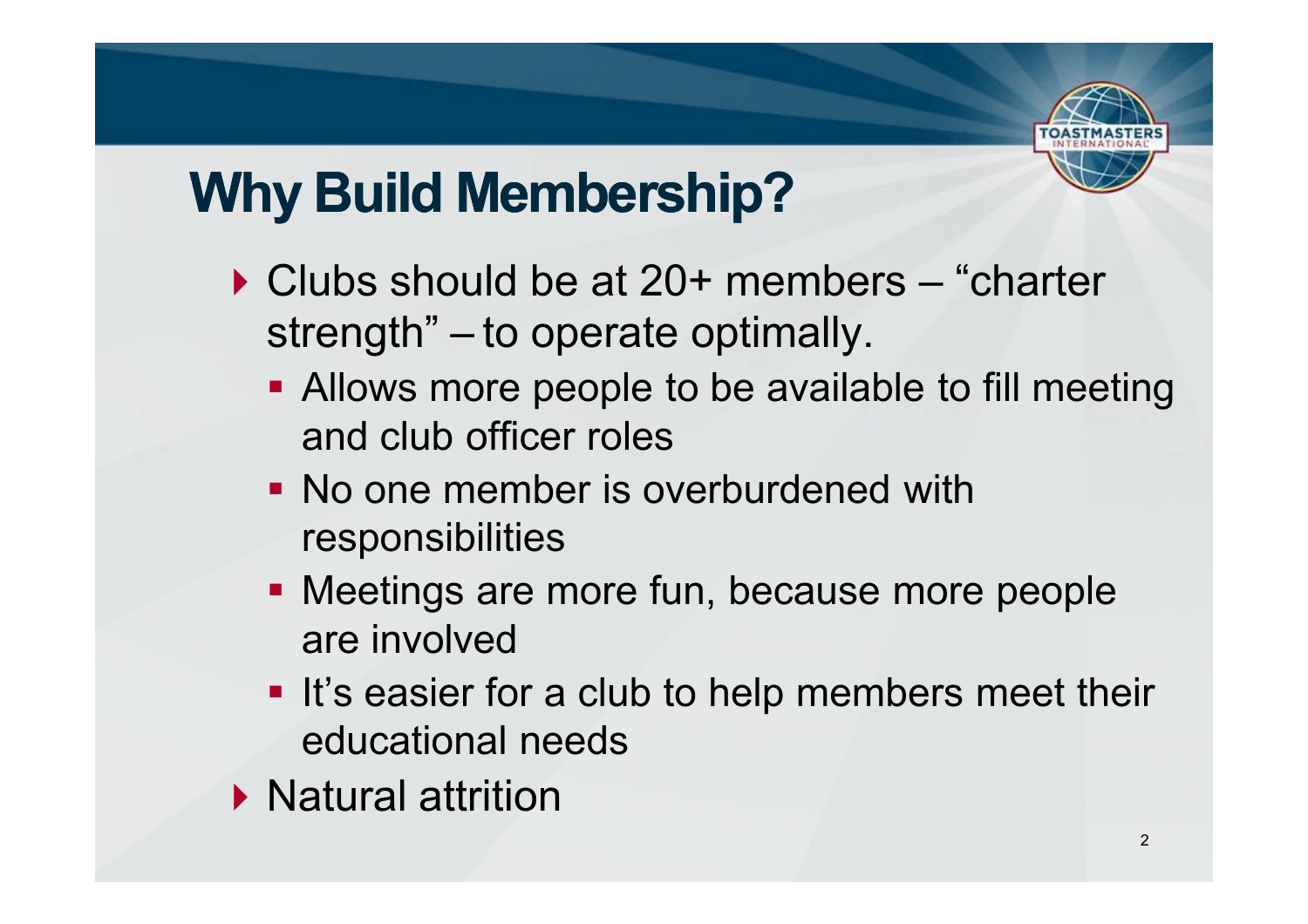

#### **Step 1: Find Prospective Members.**

Prospecting is the process of finding people in need. Do so, by asking:

- ▶ Who are they?
- ▶ Where would I find them?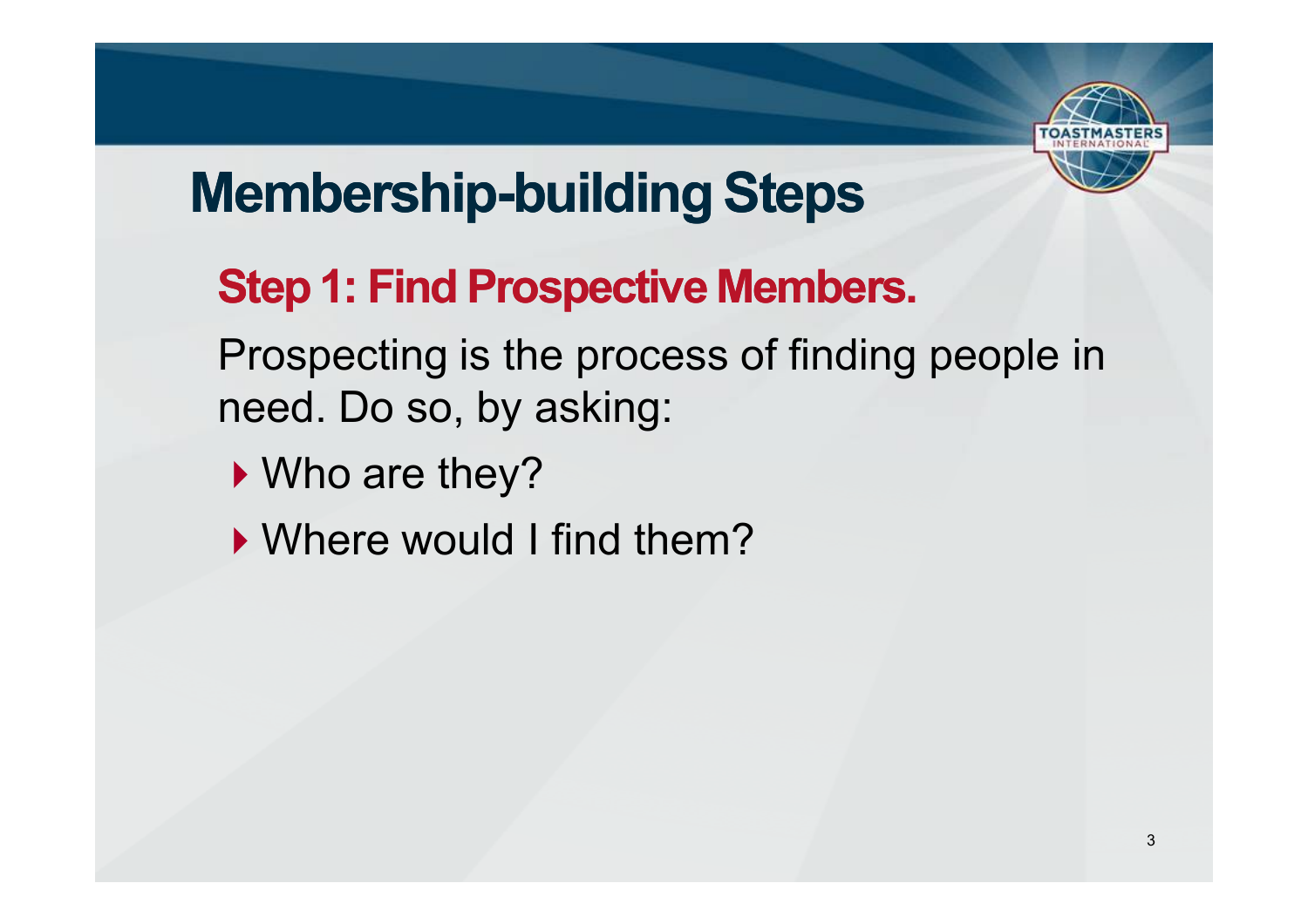

#### **Step 1: Find Prospective Members.**

Develop a prospect list as part of a membership campaign.

▶ Contact everyone on the list and invite them to join the meeting.

- ▶ On average, 1 in 3 prospects will join.
- ▶ Word-of-mouth is the best advertising.
- ▶ Members should talk with friends, family and co-workers.
- If There are resources to help.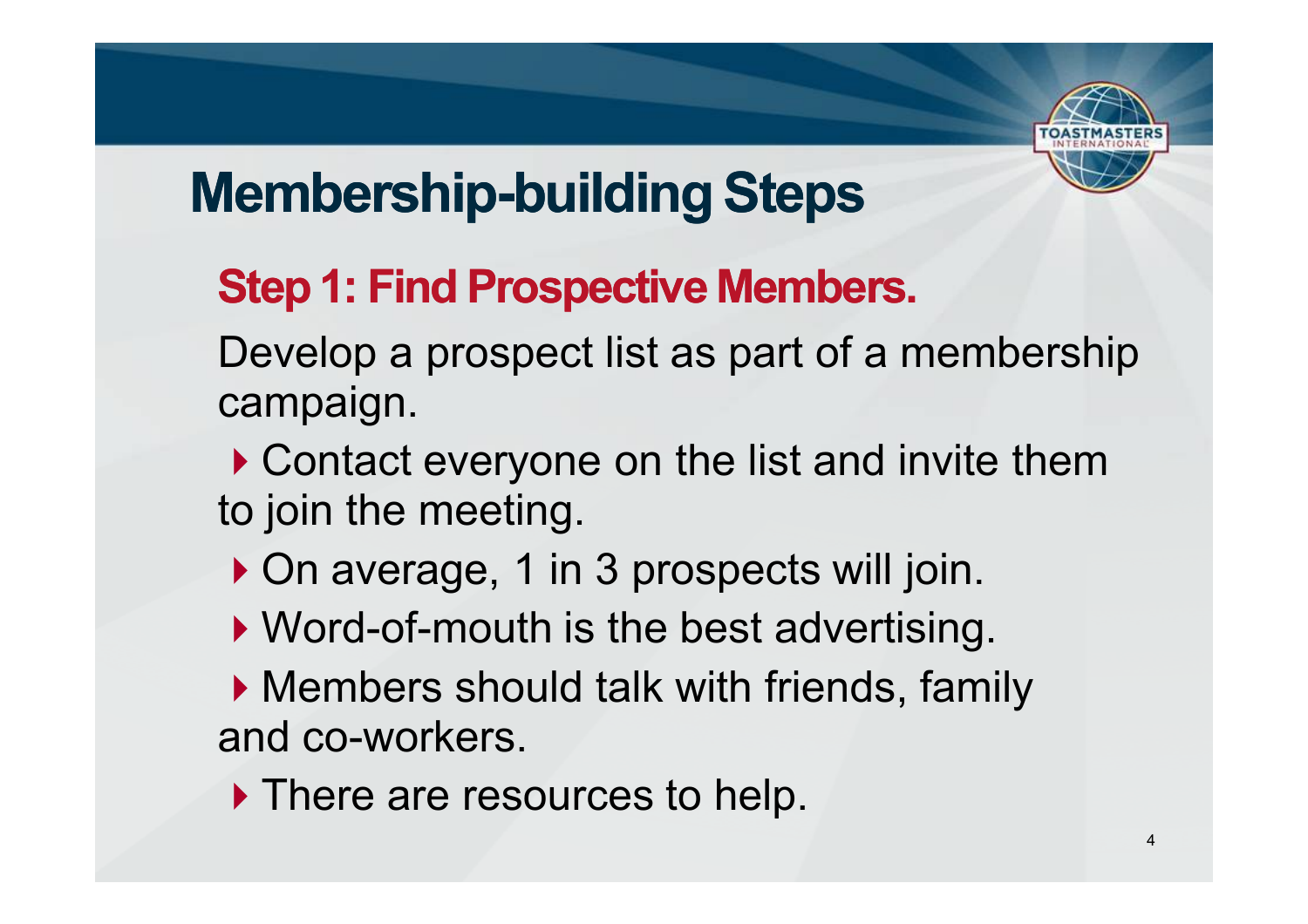

#### **Step 2: Make Every Meeting Great.**

- Determine club quality.
- ▶ Other benefits of great meetings.
- **Inderstand the objectives.**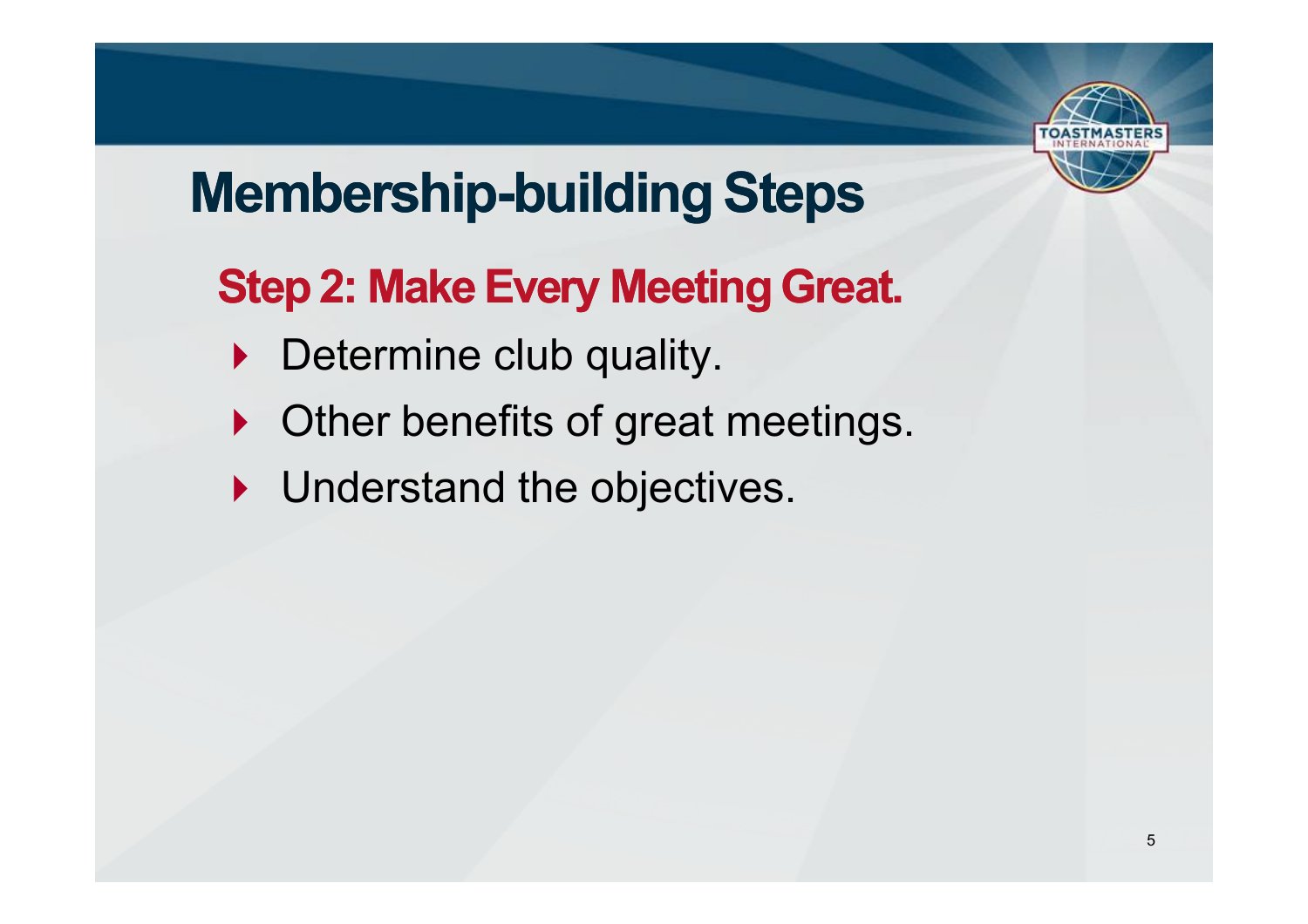

#### **Step 3: Help Them Decide to Join.**

- Ask direct questions.
- **Listen effectively.**
- **Provide success stories.**
- Close the sale.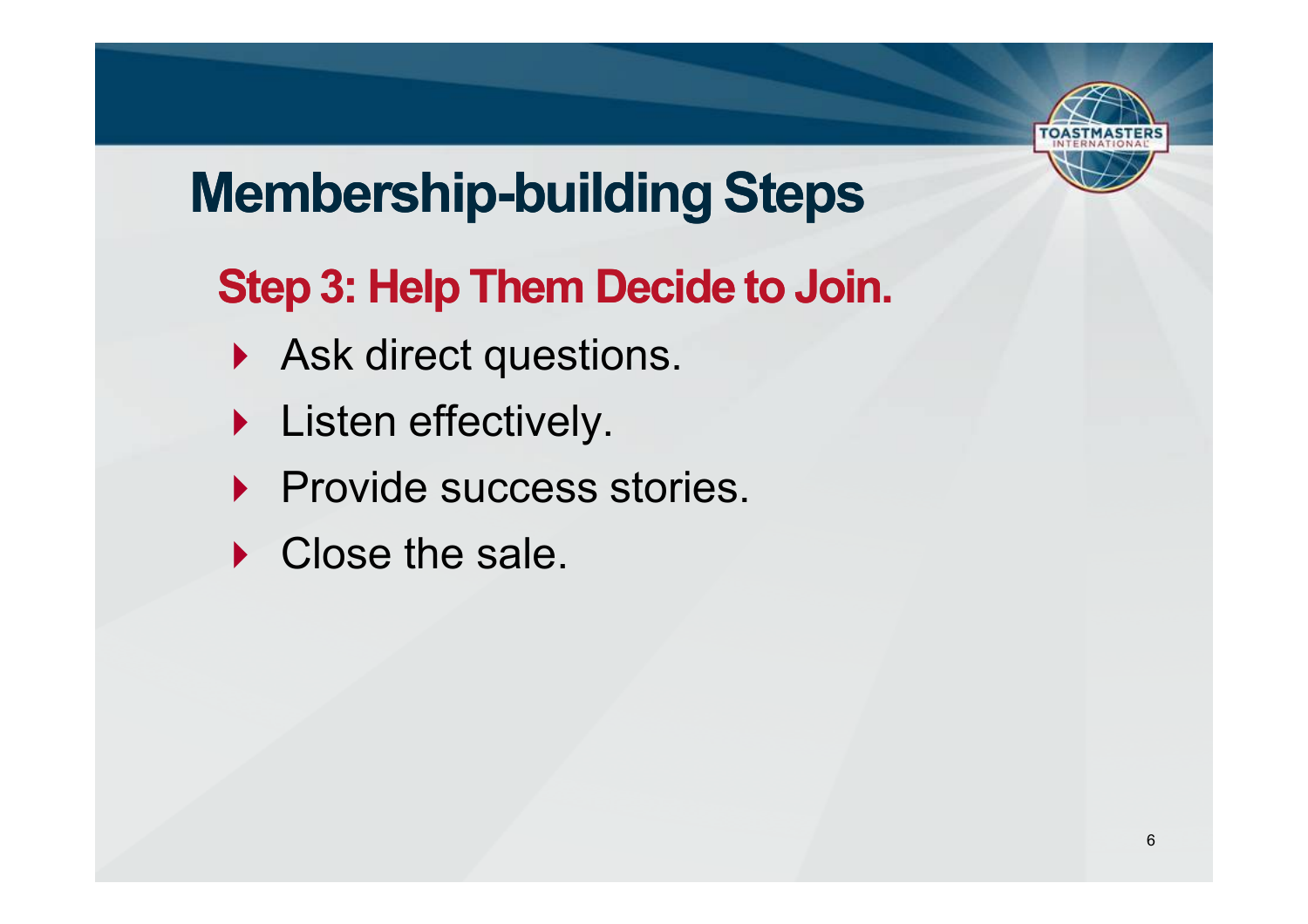

#### **Step 4: Start Them Off Right.**

- Deliver what has been promised.
- $\blacktriangleright$  The how:
	- **Tell them about Toastmasters.**
	- Coach them to excellence.
	- **Induct them regally.**
	- Get them involved.
	- **Give positive reinforcement.**
- Use the resources.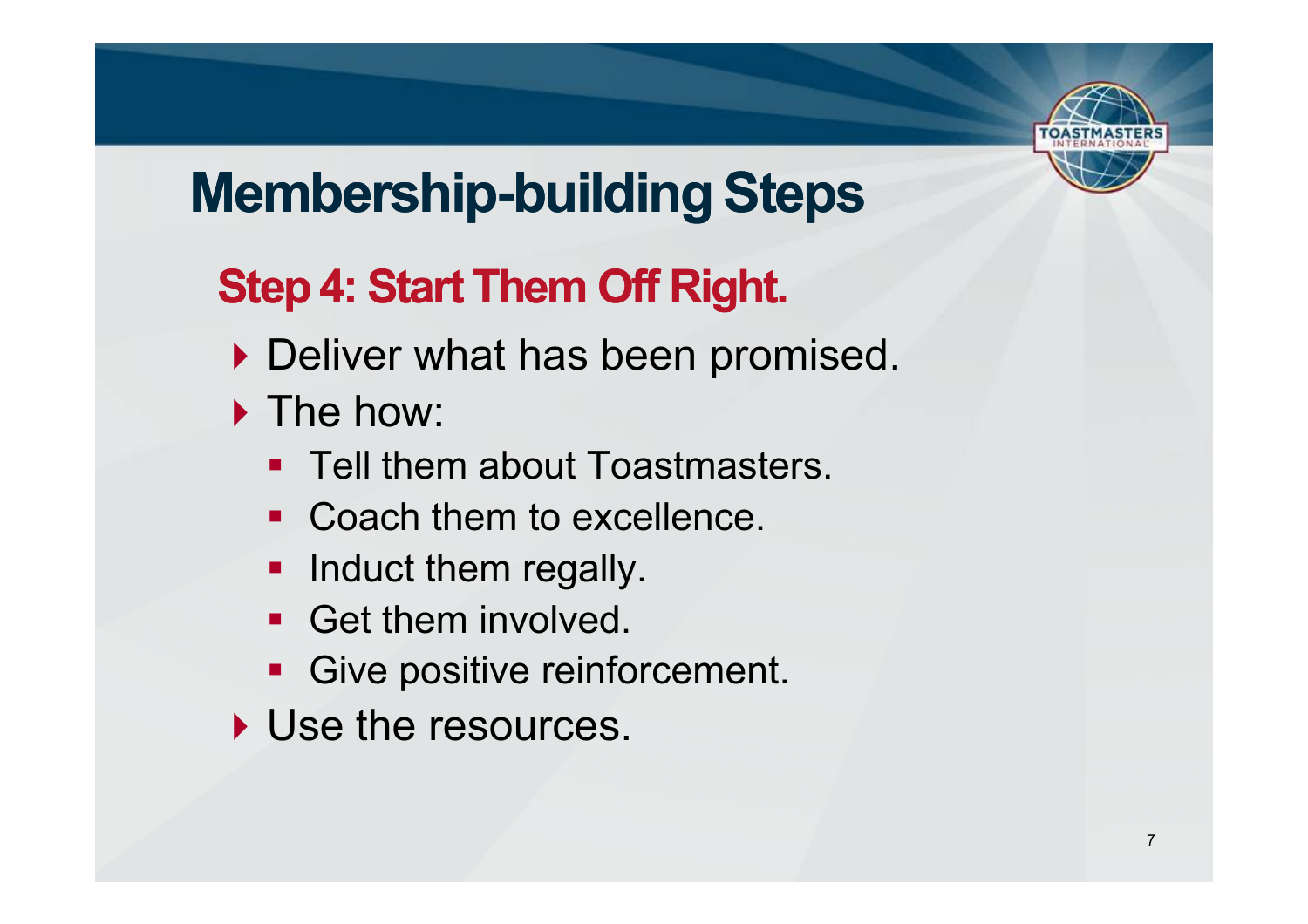

### **Incentives for Members**

#### **Organize Membership Building Contest**

- ▶ Requires work, creativity, planning, motivation and teamwork.
- Set membership targets.
- ▶ Organize a committee or taskforce.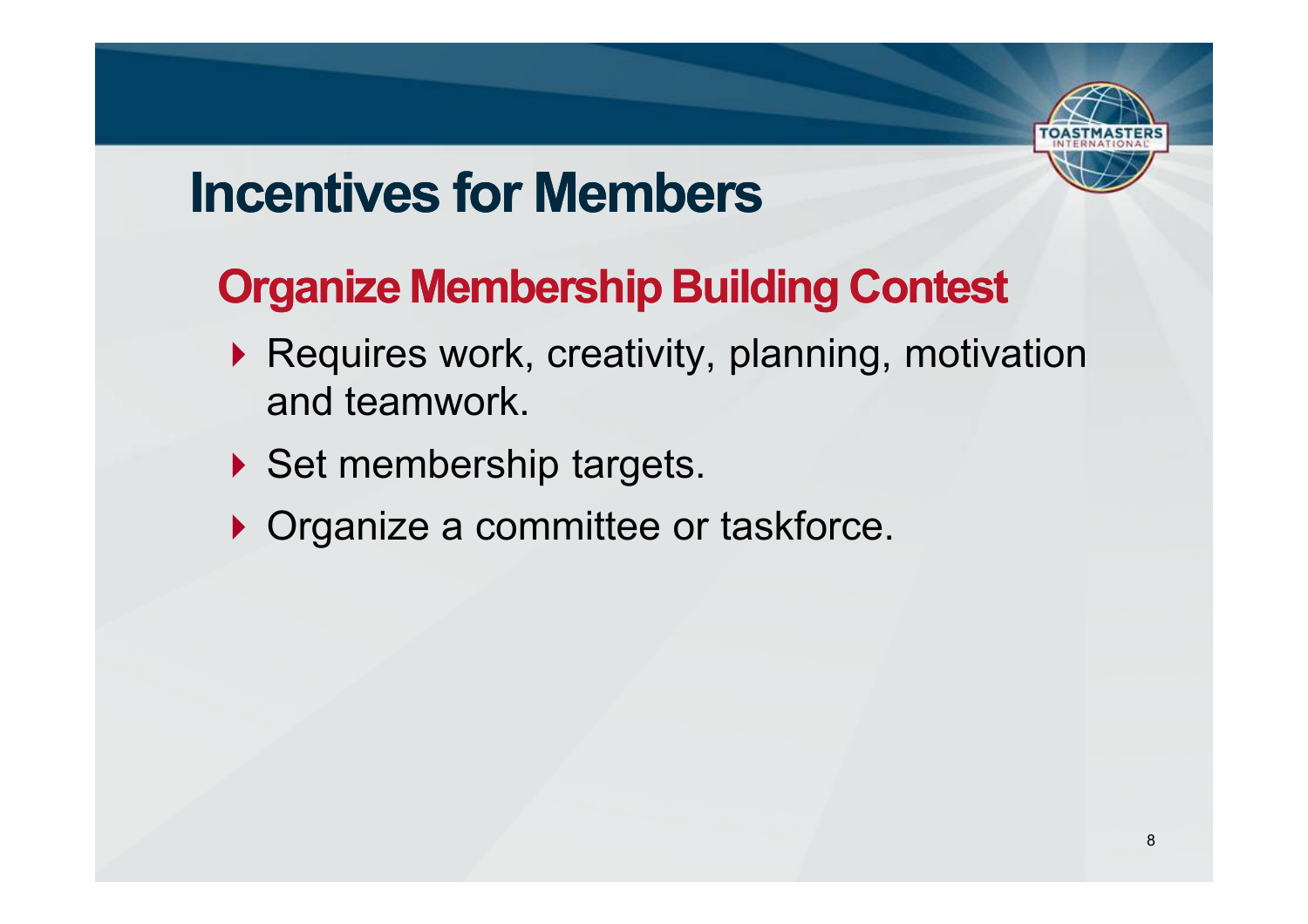

### **Incentives for Members**

#### **Membership Contests**

#### **Membership Building Contests**

#### Recognize membership-builders for their performance.

"The deepest joy of belonging comes as one learns to cooperate, contribute and help...

- Dr. Ralph C. Smedley Founder, Toastmasters International

Congratulations to the 840 clubs that participated in and were awarded for their efforts during the 2010 Talk Up Toastmasters! contest. Was your club one of them?

During the 2008-2009 program year, 1,106 clubs were awarded for their achievements during the Beat the Clock challenge and 674 clubs were awarded for their accomplishments during the 2009-2010 Smedley Award membership building contest.

Most members of Toastmasters joined a club because someone invited them to a meeting. Below you will find helpful information regarding Toastmasters membership building contests as well as the results from previous contests. These reports reveal the individuals and clubs who have taken the initiative to give others the same opportunity to learn and grow that someone else once offered to them.

Districts can use these reports to recognize clubs and individuals for their contributions to membership growth. The reports are in district order so, depending on your district number, you may need to scroll through the report to find your district's information.

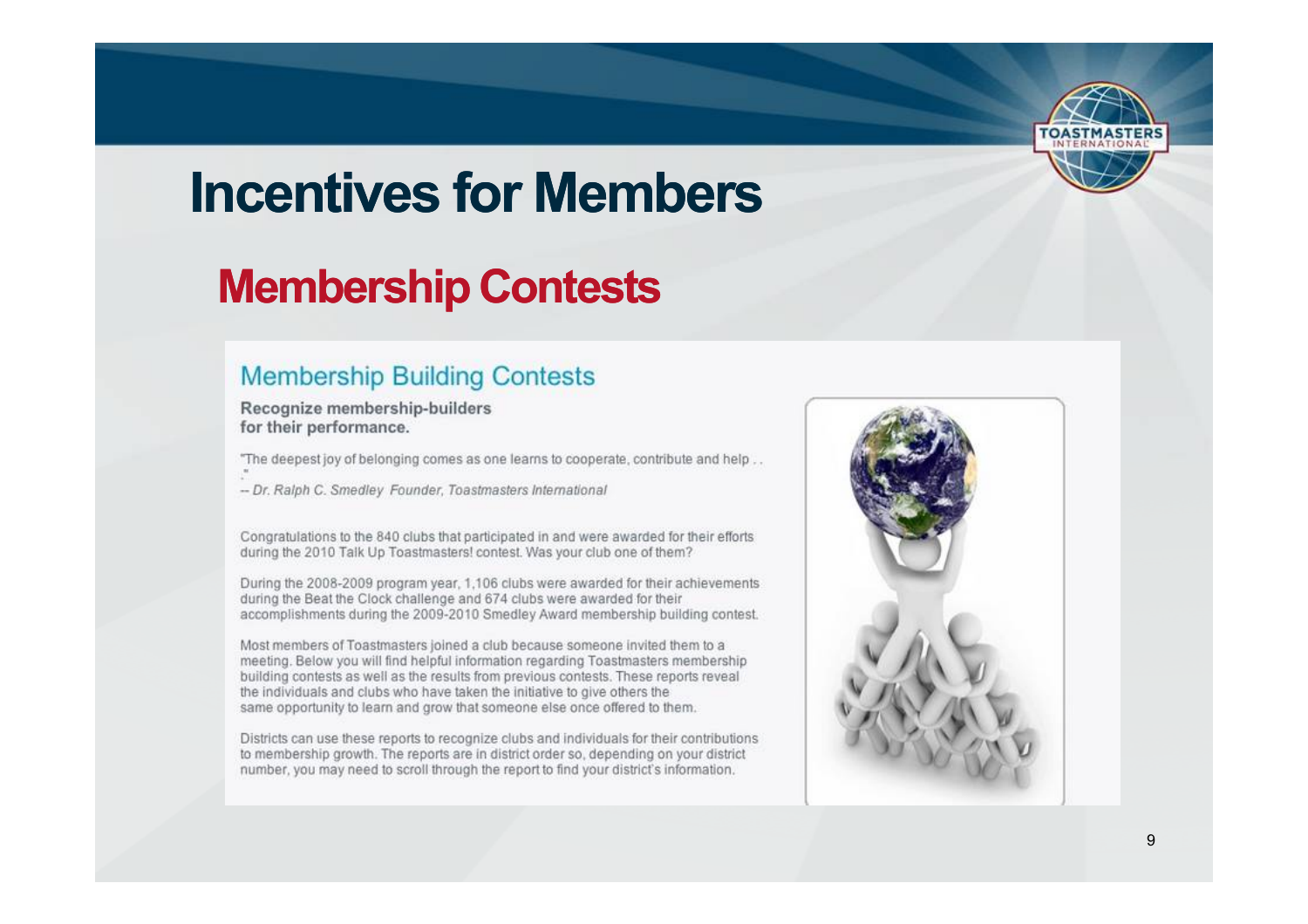

# **Incentives for Members**

#### **Publicity and Recognition**

- Reach out to prospective members.
- Publicize success.
- Reward performers.